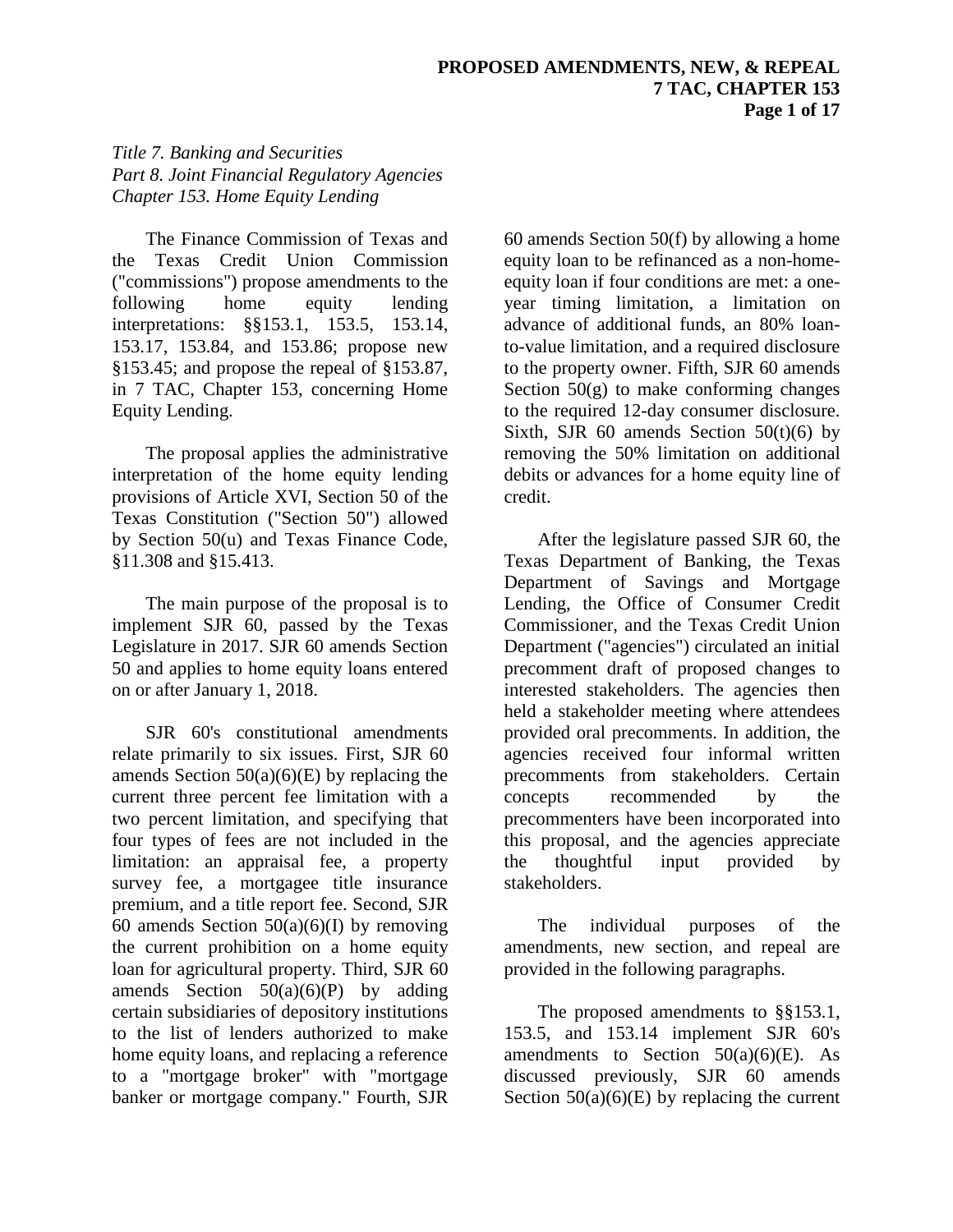three percent fee limitation with a two percent limitation, and specifying that certain types of fees are not included in the limitation.

A proposed amendment to §153.1(15) replaces the phrase "three percent limitation" with "two percent limitation."

In §153.5, proposed amendments to the introductory paragraph reflect SJR 60's amendments to Section 50(a)(6)(E). Throughout §153.5, proposed amendments replace the phrase "three percent limitation" with "two percent limitation." Proposed amendments to paragraph  $(3)(B)$  in §153.5 replace the phrase "legitimate discount points" with "bona fide discount points," reflecting SJR 60's exclusion of bona fide discount points from the two percent limitation. In paragraph (7), regarding thirdparty charges, a proposed amendment moves a sentence providing an example of a thirdparty charge in order to provide better clarity. The amendment also removes the phrase "mortgage brokers' fees" from paragraph (7), reflecting SJR 60's removal of the phrase "mortgage broker" from Section 50. This amendment also responds to precomments stating that the phrase "mortgage brokers' fees" is no longer necessary. Proposed amendments to paragraph (8), regarding charges to evaluate, conform to SJR 60's amendments on fees for appraisals, surveys, and title reports.

Proposed new paragraphs (13)-(16) in §153.5 identify the four types of fees that may be excluded from the two percent limitation under SJR 60's amendments to Section  $50(a)(6)(E)$ : an appraisal fee, a property survey fee, a mortgagee title insurance premium, and a title report fee.

Proposed §153.5(13) states that an appraisal must be performed by a person who is not an employee of the lender, and that the excludable appraisal fee is limited to the fee paid to the appraiser for completion of the appraisal, not the fee for appraisal management services. This paragraph is based on Section  $50(a)(6)(E)(i)$  of SJR 60, which states that the two percent limitation excludes a fee for "an appraisal performed by a third party appraiser." Under Texas Occupations Code, §1104.158(a), an appraisal management company must "separately state the fees: (1) paid to an appraiser for the completion of an appraisal; and (2) charged by the company for appraisal management services" in reporting to a client. Proposed paragraph (13) specifies that only the first of these two fees, the fee paid to the appraiser for the completion of the appraisal, may be excluded from the two percent limitation. At the stakeholder meeting, one attendee asked whether a fee for an evaluation that is not an appraisal may be excluded. This fee would be subject to the two percent limitation under proposed §153.5(8), which provides that charges to evaluate are generally subject to the two percent limitation, and would not be excludable under proposed §153.5(13), which provides an exception to this general requirement for certain appraisal fees.

Proposed §153.5(14) states that a fee for a property survey performed by a state registered or licensed surveyor is not a fee subject to the two percent limitation, and that the property survey must be performed by a person who is licensed or registered under Texas Occupations Code, Chapter 1071. This paragraph is based on Section  $50(a)(6)(E)(ii)$  of SJR 60, which states that the two percent limitation excludes a fee for "a property survey performed by a state registered or licensed surveyor."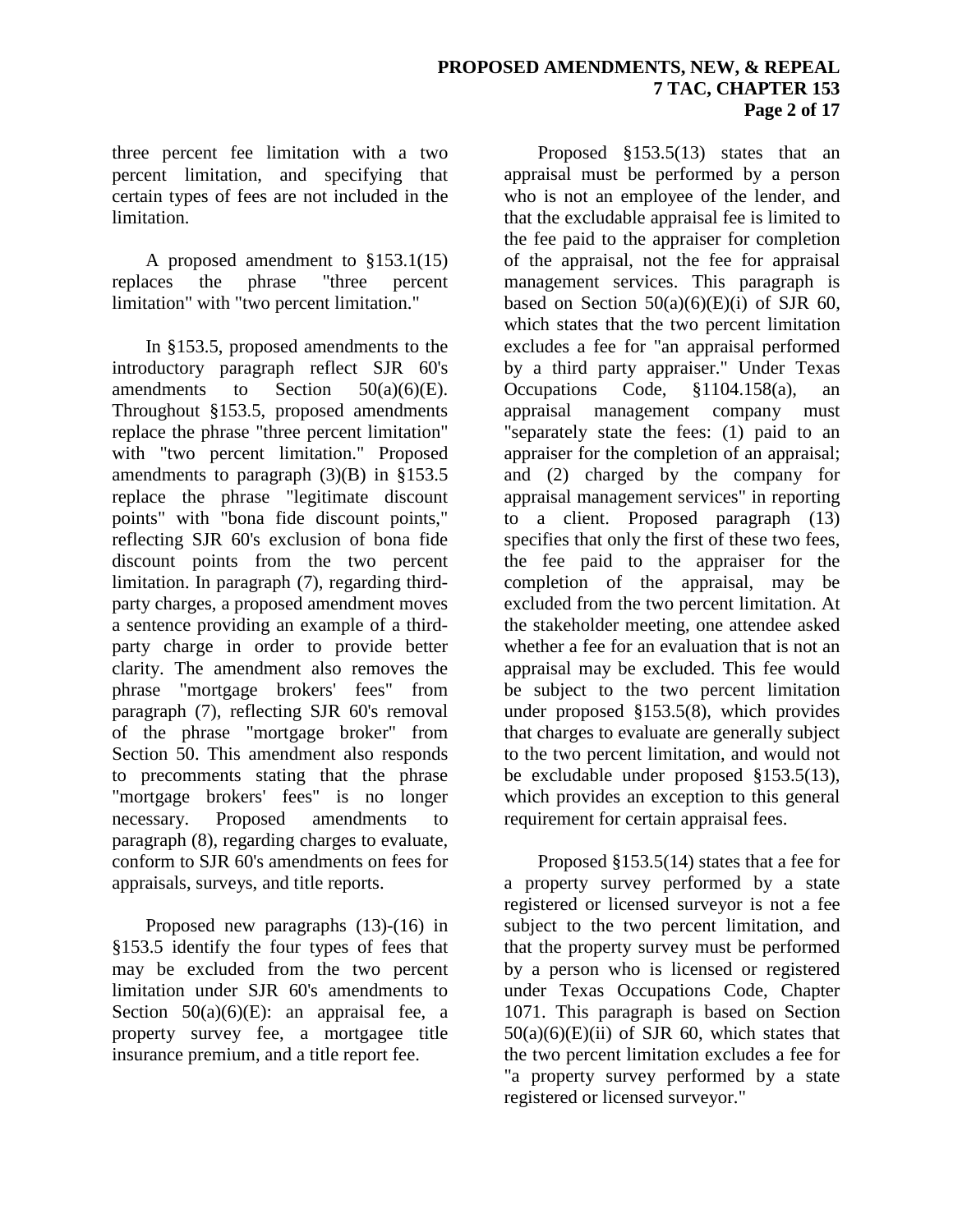Proposed §153.5(15) states that an excludable premium for title insurance is limited to the applicable basic premium rate for title insurance published by the Texas Department of Insurance (TDI), plus authorized premiums for applicable endorsements, and that rules adopted by the TDI govern the applicability of endorsements and the authorized amount for each premium. This paragraph is based on Section  $50(a)(6)(E)(iii)$  of SJR 60, which states that the two percent limitation excludes a fee for "a state base premium for a mortgagee policy of title insurance with endorsements established in accordance with state law."

One precommenter recommends removing the applicability requirement in  $§153.5(15)(C)$ , which states that any endorsements must be applicable to the mortgagee policy for the equity loan. TDI has identified various endorsements that may be used to modify a title insurance policy, and has established premiums for each type of endorsement. The endorsements are described in TDI's Title Insurance Basic Manual. The authorized endorsements include Form T-42 (insuring against loss due to failure to comply with Section 50's requirements for home equity loans), as well as endorsements relating to minerals, condominiums, balloon mortgages, and other issues. The applicability requirement in proposed  $§153.5(15)(C)$  is intended to capture the concept that a lender should not charge the property owner a premium for an endorsement that does not apply to the transaction. For example, if the property is not a manufactured home, then the property owner should not be required to pay a premium for a manufactured housing endorsement, Form T-31. Similarly, if the loan is not a home equity line of credit, then

the property owner should not be required to pay a premium for a future advance or revolving credit endorsement, Form T-35. As stated in paragraph (15), TDI's rules govern the applicability of endorsements.

At the stakeholder meeting, one attendee explained that some lenders might make amendments to title insurance policies, and that these "amendments" are not necessarily endorsements for which TDI's rules authorize a premium. The commissions believe that proposed §153.5(15) appropriately defers to TDI's rules regarding the applicability of endorsements and authorized amount of the premium. TDI's rules, not the labels used by the parties, will determine whether the endorsement is authorized.

Proposed §153.5(16) states that an excludable fee for a title report must be less than the applicable basic premium rate for title insurance, and that the title report fee may not be excluded if the equity loan is covered by a mortgagee policy of title insurance. This paragraph is based on Section  $50(a)(6)(E)(iv)$  of SJR 60, which states that the two percent limitation excludes a fee for "a title examination report if its cost is less than the state base premium for a mortgagee policy of title insurance without endorsements established in accordance with state law." The agencies understand that this fee is intended to be excluded in transactions where the lender obtains a title report instead of a mortgagee policy of title insurance. In addition, proposed  $$153.5(16)(C)$  explains that the fee must comply with applicable law, including Texas Finance Code, §342.308(a)(1), which limits title examination fees for certain secondary mortgages.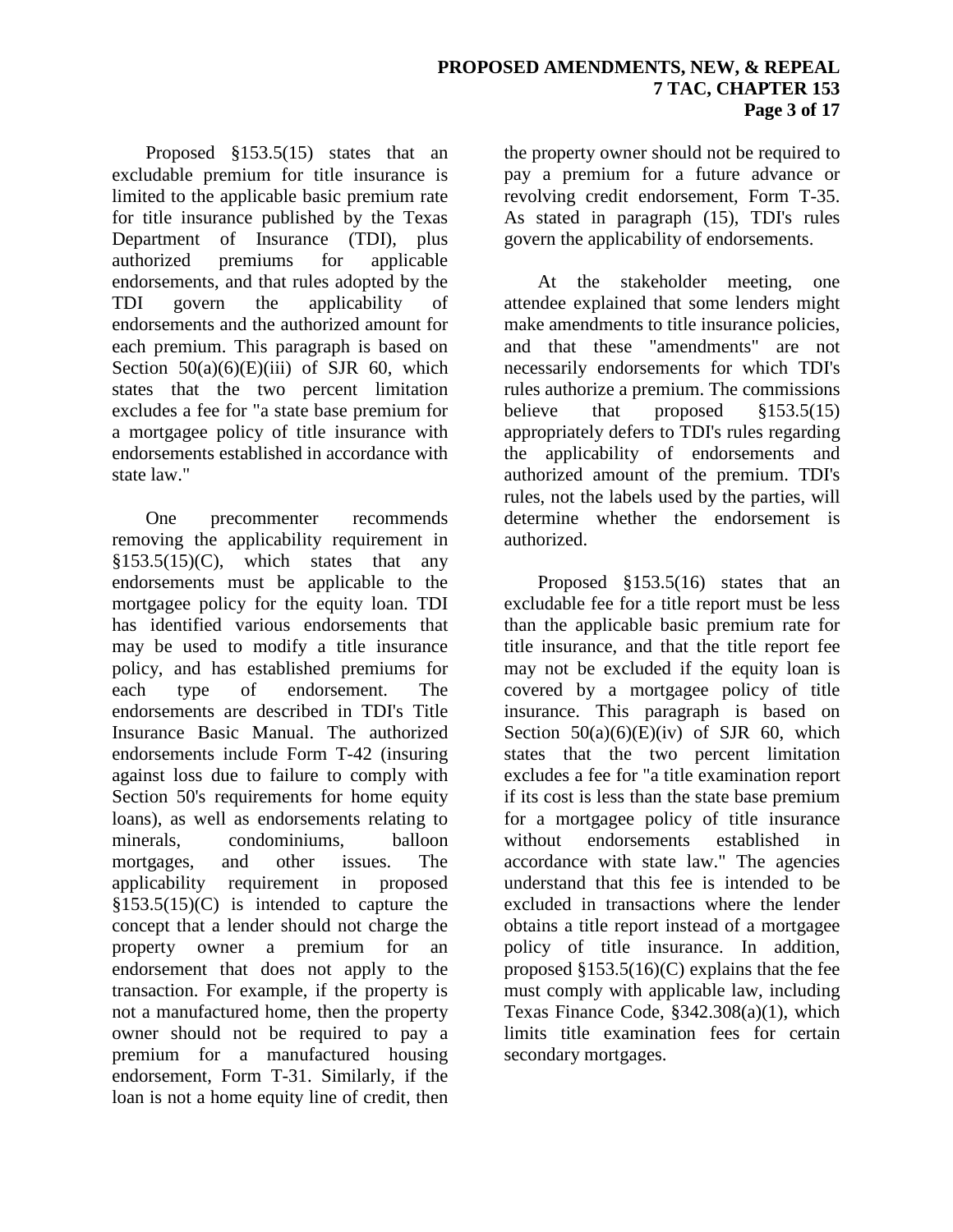One precommenter makes the following recommendation regarding paragraph (16): "Rather than require that such report fee be less than the state base premium without endorsements, it would be more appropriate to provide that it cannot exceed the state base premium for a mortgagee policy with endorsements." The commissions disagree with this recommendation. Section  $50(a)(6)(E)(iv)$  of SJR 60 states that the two percent limitation excludes a fee for "a title examination report if its cost is less than the state base premium for a mortgagee policy of title insurance without endorsements established in accordance with state law." The plain language of this provision requires the title report fee to be less than the state base premium for title insurance without endorsements.

In the initial precomment draft sent to stakeholders, paragraphs (13), (14), (15), and (16) each included a statement that the relevant fee "must comply with applicable law." This phrase was based on existing interpretations in current §153.5, which state that certain fees may be charged "to the extent authorized by applicable law" or that the lender "must comply with applicable law." Two precommenters recommended removing or amending this phrase, arguing that it is unnecessary or could create confusion. At the stakeholder meeting, one attendee recommended removing the phrase "must comply with applicable law" in paragraphs (14) and (15), while acknowledging that it is appropriate to state that a surveyor must be licensed under the Texas Occupations Code. The attendee recommended a provision-by-provision approach to using the phrase. In response to these precomments, proposed §153.5 does not include the phrase "must comply with applicable law" in paragraphs (13), (14), and (15), which relate to services performed by

third parties, but includes the phrase in paragraph (16) regarding the title report, where the commissions believe that the phrase is appropriate.

A proposed amendment to  $$153.14(2)(D)$  replaces the phrase "3% fee cap" with "two percent limitation."

In §153.17, regarding lenders that are authorized to make home equity loans, proposed amendments to the introductory paragraph reflect SJR 60's amendments to Section  $50(a)(6)(P)$ . Proposed amendments to §153.17(3) remove a reference to a "mortgage broker" and specify that a person licensed under Texas Finance Code, Chapter 157 is a person regulated as a mortgage banker for purposes of Section  $50(a)(6)(P)(vi)$ .

Proposed new §153.45 describes the permissible ways in which a home equity loan can be refinanced, in accordance with Section 50(f) as amended by SJR 60. Paragraphs (1)-(4) of the new section describe the four conditions that must be met to refinance a home equity loan as a non-home-equity loan under Section 50(f)(2) of SJR 60.

Proposed §153.45(1) explains that the refinance may not be closed before the first anniversary of the closing date of the home equity loan, and that the closing date of the refinance is the date on which the owner signs the loan agreement for the refinance. This paragraph is based on Section  $50(f)(2)(A)$  of SJR 60, which provides the following condition that must be met to refinance a home equity loan as a nonhome-equity loan: "the refinance is not closed before the first anniversary of the date the extension of credit was closed." The statement regarding the closing date of the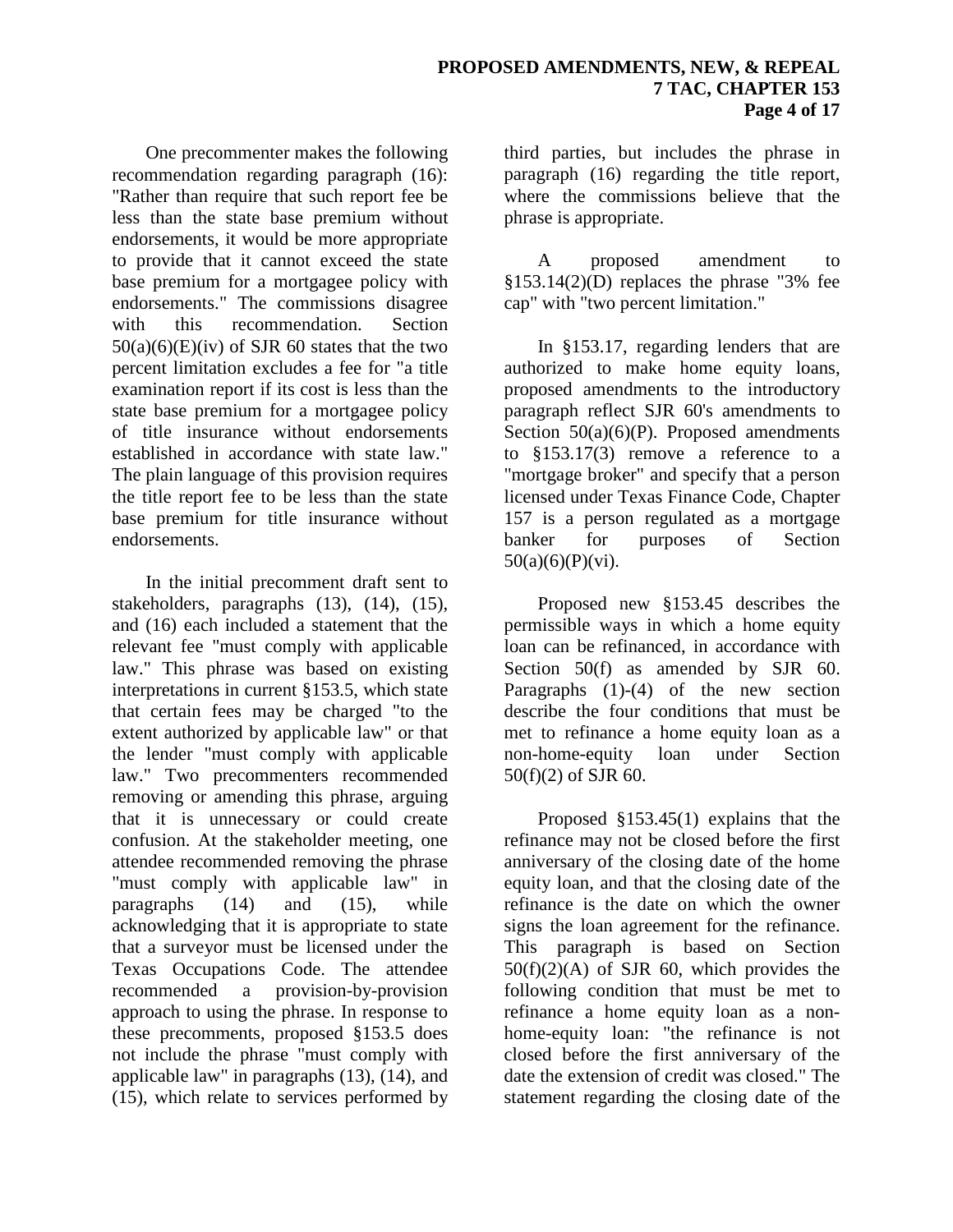refinance is based on the definition of "closing" in current §153.1(3).

Proposed §153.45(2) describes the limitation on the advance of additional funds for the refinance. This paragraph is based on Section  $50(f)(2)(B)$  of SJR 60, which provides the following condition that must be met to refinance a home equity loan as a non-home-equity loan: "the refinanced extension of credit does not include the advance of any additional funds other than: (i) funds advanced to refinance a debt described by Subsections (a)(1) through  $(a)(7)$  of this section; or (ii) actual costs and reserves required by the lender to refinance the debt." Proposed  $$153.45(2)(A)$  explains that actual costs must be identifiable, must be actually incurred by the lender, and must comply with any applicable limitations on costs. Proposed §153.45(2)(B) explains that reserves (e.g., an escrow account for taxes and insurance) must be actually required by the lender to refinance the debt, and must comply with applicable law. The commissions believe that the statement that the reserves "must comply with applicable law" is appropriate in this provision to ensure that the lender complies with any laws governing reserve accounts, such as the escrow requirements in Regulation X, 12 C.F.R. §1024.17, and Regulation Z, 12 C.F.R. §1026.35(b).

One precommenter recommends that paragraph  $(2)(A)$  state that costs must be "actually incurred by an owner or an owner's spouse." The precommenter states that this recommendation would "conform to an exclusion for charges absorbed by a lender or a third party in  $$153.5(5)$  and (7), respectively." The commissions disagree with this recommendation. It appears that the legislature intended the phrase "actual costs" to refer to costs that the lender

actually incurs and requires the owner to pay back along with other advanced amounts. If the commissions used the precommenter's recommended language, this would suggest that there is no limitation on actual costs advanced in connection with the refinance, because all costs that the lender charges are incurred by the owner. In addition, specifying that actual costs exclude costs absorbed by the lender is unnecessary, because the lender does not advance these amounts.

Proposed §153.45(3) describes the 80% loan-to-value limitation for the refinance. This paragraph is based on Section  $50(f)(2)(C)$  of SJR 60, which provides the following condition that must be met to refinance a home equity loan as a nonhome-equity loan: "the refinance of the extension of credit is of a principal amount that when added to the aggregate total of the outstanding principal balances of all other indebtedness secured by valid encumbrances of record against the homestead does not exceed 80 percent of the fair market value of the homestead on the date the refinance of the extension of credit is made." Subparagraphs (A), (B), and (C) in proposed §153.45(3) describe the method of calculating the principal amount of the refinance and the principal balance of other outstanding debt. These subparagraphs are based on current §153.3, which describes the 80% loan-to-value limitation for home equity loans.

One precommenter recommends adding the following subparagraph (D) in proposed §153.45(3): "On a closed-end multiple advance refinance, the principal balance also includes contractually obligated future advances not yet disbursed." The commissions disagree with this recommendation. Section 50(f)(2)(B) of SJR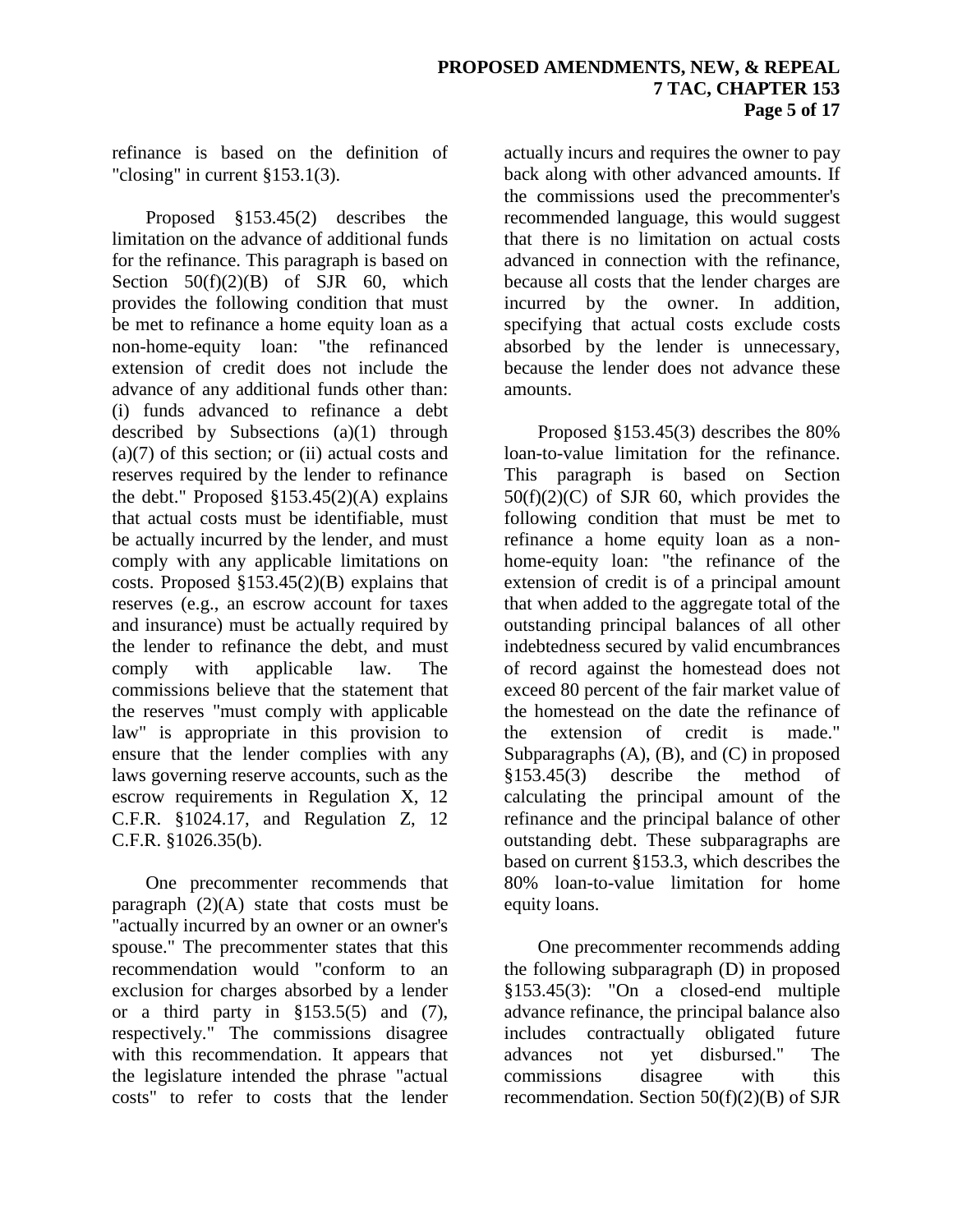### **PROPOSED AMENDMENTS, NEW, & REPEAL 7 TAC, CHAPTER 153 Page 6 of 17**

60 limits the advance of funds to the amount refinanced, actual costs, and required reserves. It does not appear that the legislature intended for the Section 50(f)(2) refinance to include multiple future advances.

Proposed §153.45(4) describes the requirement to provide a disclosure to the owner in connection with the refinance. This paragraph is based on Section  $50(f)(2)(D)$  of SJR 60, which provides the following condition that must be met to refinance a home equity loan as a non-home-equity loan: "the lender provides the owner the following written notice on a separate document not later than the third business day after the date the owner submits the loan application to the lender and at least 12 days before the date the refinance of the extension of credit is closed . . . ." Section 50(f)(2)(D) then includes the text of the required refinance disclosure, which provides important information about the consumer protections that a borrower loses by agreeing to refinance a home equity loan into a non-home-equity loan.

Subparagraphs (A)-(C) in proposed §153.45(4) provide guidance to lenders in calculating the three-day and 12-day periods under Section  $50(f)(2)(D)$ . These requirements are based on interpretations relating to the closing date and the required 12-day consumer disclosure for home equity loans in current §153.12 and §153.51. In particular, proposed §153.45(4)(C) states that if a lender mails the refinance disclosure to the owner, the lender must allow a reasonable period of time for delivery, and that a period of three calendar days, not including Sundays and federal legal public holidays, constitutes a rebuttable presumption for sufficient mailing and delivery. This subparagraph is nearly

identical to current §153.51(1), which provides the same requirement and rebuttable presumption for the 12-day consumer disclosure under Section 50(g). The Texas Supreme Court upheld §153.51(1) in *Finance Commission of Texas v. Norwood*, 418 S.W.3d 566, 589 (Tex. 2013). The three-day rebuttable presumption is also consistent with similar presumptions for mailed notices, such as Rule  $21a(c)$ -(e) of the Texas Rules of Civil Procedure. Proposed §153.45(4)(C) helps ensure that the borrower receives the important information in the refinance disclosure promptly after filing a loan application, and that the borrower has a full 12 days to consider this information before closing the refinance.

Two stakeholders suggested alternative language for the three-day requirement in  $§153.45(4)(C)$ . At the stakeholder meeting, one attendee noted that in order to benefit from the rebuttable presumption in  $§153.45(4)(C)$ , a lender would have to mail the refinance disclosure on the same day it receives the loan application. This is a result of reading the three-day presumption in  $§153.45(4)(C)$  together with the requirement to provide the disclosure within three days of the application under Section  $50(f)(2)(D)$ . The attendee expressed a concern that it would not be possible for lenders to send the refinance disclosure on the same day they receive the loan application. As an alternative, the attendee suggested a distinction between compliance with the three-day period (which would end when the lender deposits the disclosure in the mail) and compliance with the 12-day period (which would begin running when the borrower receives the disclosure). In an informal precomment, another stakeholder recommends addressing this issue by adding the following definition of "provide" in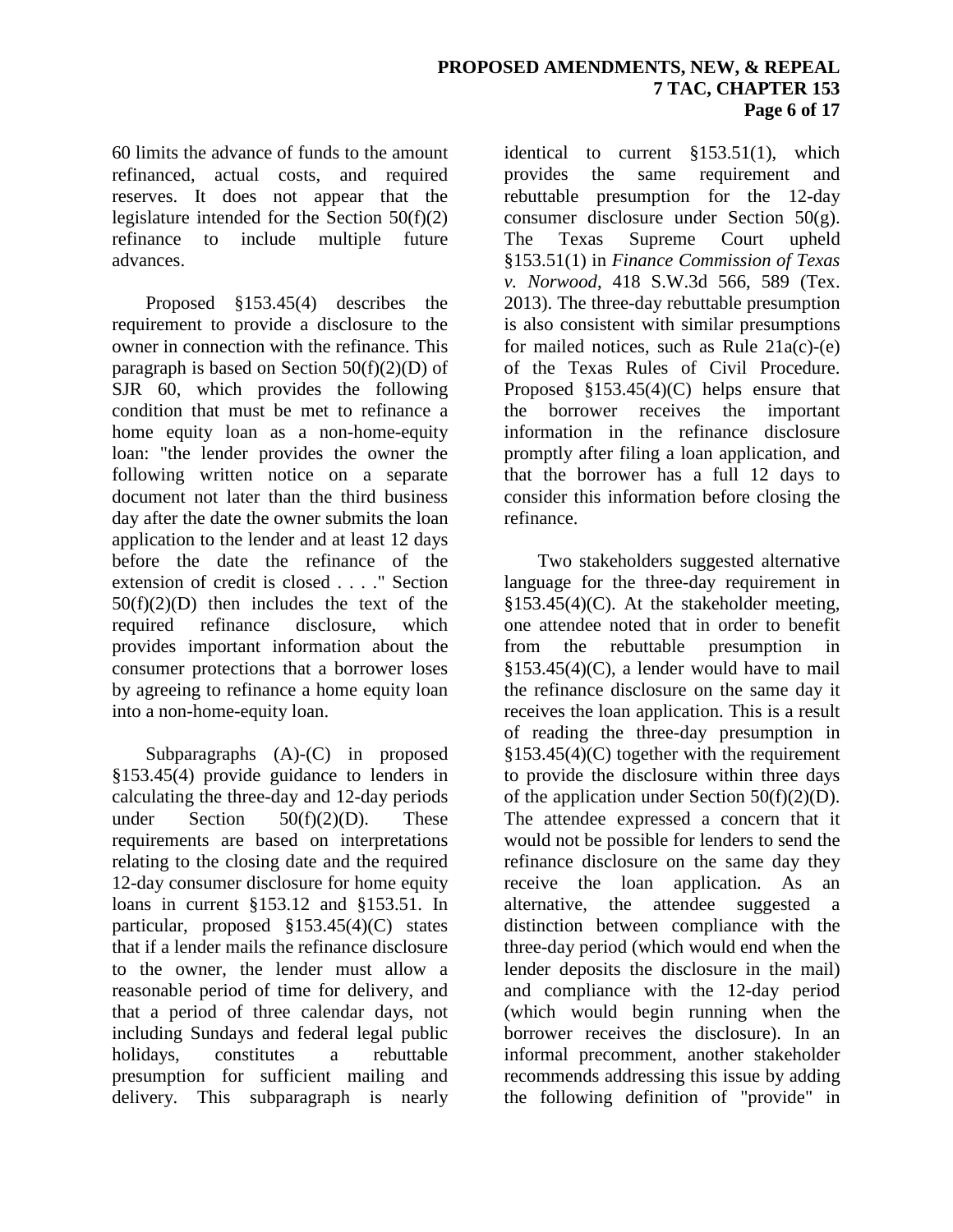§153.1: "deliver or place in the mail to the owner the disclosures required by Subsection  $50(f)(2)(D)$  and Section  $50(g)$ ."

The commissions disagree with these recommendations, and believe that proposed §153.45(4)(C) appropriately requires a reasonable period for delivery of a mailed disclosure, for three reasons.

First, the requirement to allow a reasonable period for delivery is consistent with the plain meaning of the word "provide." *See, e.g.*, Webster's New Collegiate Dictionary (11th ed. 2003) (defining "provide" as "to supply or make available"). A mailed disclosure is supplied or made available to the borrower (i.e., provided) when it is delivered to the borrower. In *Norwood*, the Texas Supreme Court assumed that the 12-day disclosure is provided when the borrower receives it. *See Norwood*, 418 S.W.3d at 589 ("In giving meaning to 'provides', the Commissions have determined there is a rebuttable presumption that notice is received three days after it is mailed."). By contrast, the stakeholders' recommended changes would suggest that the disclosure is provided when it is placed in the mailbox. A disclosure is not supplied or made available to the borrower when the lender places it in a mailbox. This is why  $$153.45(4)(C)$ appropriately requires the lender to allow a reasonable period for delivery.

Second, if the commissions follow the stakeholders' recommended changes, then it is unclear whether the owner would be able to challenge the three-day presumption of delivery. The Texas Supreme Court upheld §153.51(1) because it gives homeowners an opportunity to challenge receipt and show that the consumer disclosure was not delivered in a timely manner. *See Norwood*,

418 S.W.3d at 589. Under the stakeholders' recommended changes, if an owner received the refinance disclosure weeks after submitting a loan application, it is unclear how the owner could challenge the lender's compliance with three-day requirement in Section 50(f)(2)(D).

Third, the commissions believe that adequate alternatives are available to lenders if they cannot mail the refinance disclosure on the same day they receive a loan application. Proposed §153.45 does not prohibit other methods of providing the refinance disclosure. For example, lenders may provide the disclosure electronically by e-mail or on a website in compliance with the E-Sign Act, 15 U.S.C. §§7001-7006, or they may deliver the disclosure in person. In addition, overnight U.S. mail or two-day commercial mailing might rebut the normal three-day presumption for delivery. Any of these alternatives could help the lender ensure that the refinance disclosure is provided to the owner "not later than the third business day after the date the owner submits the loan application to the lender," as required by Section  $50(f)(2)(D)$ .

In response to a precomment, proposed §153.45(4)(D) provides that one copy of the refinance disclosure may be provided to married owners. Proposed §153.45(4)(E) explains that the refinance disclosure is only a summary of substantive rights governed by the constitution. Proposed  $\S 153.45(4)(F)$ explains that a lender may rely on an established system of verifiable procedures to evidence compliance with paragraph (4). Proposed §153.45(4)(G) explains that lenders may use a Spanish translation of the refinance disclosure that will be posted on the Finance Commission's webpage. These provisions are based on interpretations for the 12-day consumer disclosure in current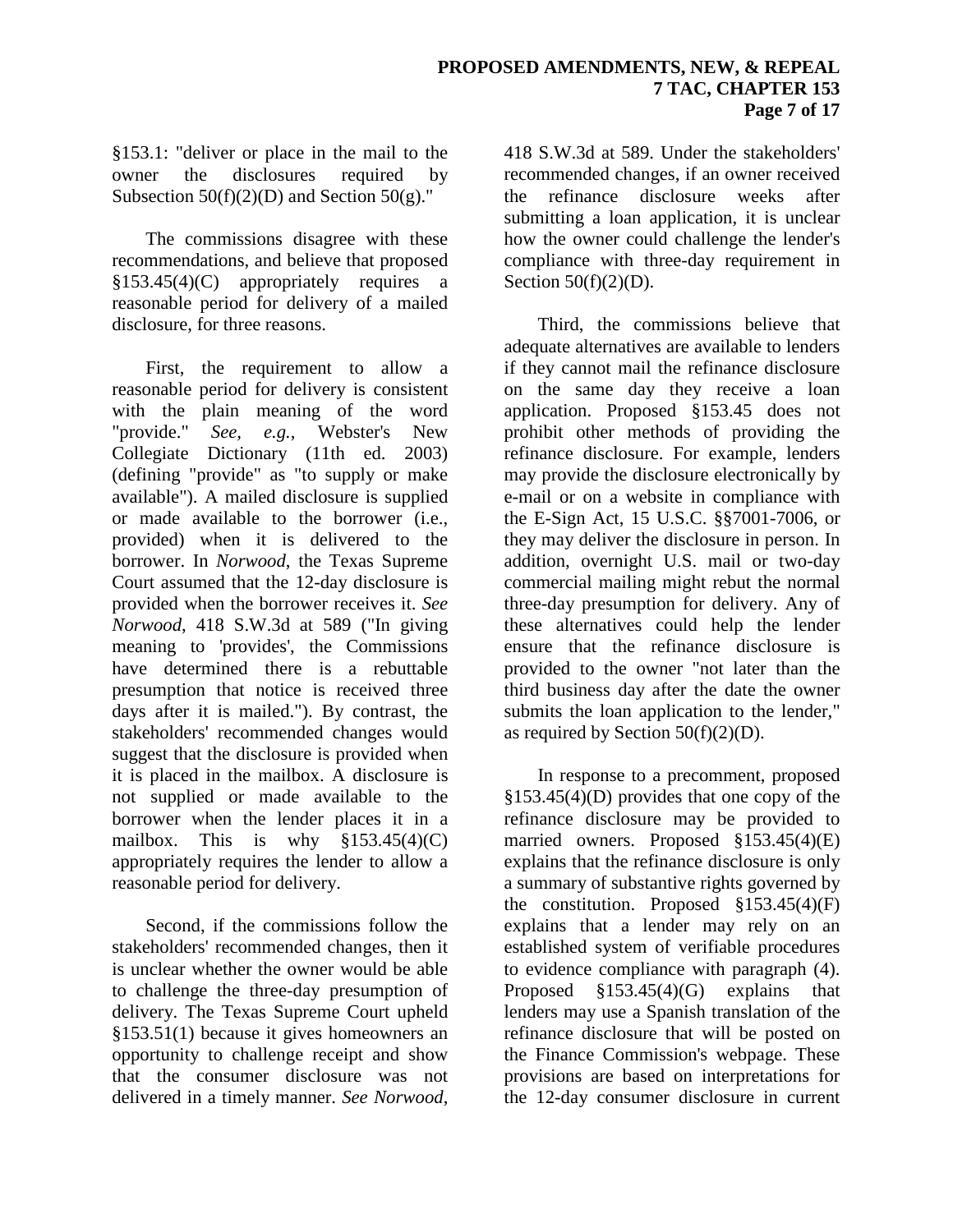§153.12 and §153.51. The agencies have circulated an initial draft Spanish translation of the refinance disclosure to stakeholders, and intend to post a final version to the Finance Commission's webpage once it is finalized.

One precommenter suggested specifying that a home equity line of credit may be refinanced as a non-home-equity loan under Section 50(f)(2). The commissions believe that this addition is unnecessary. Home equity lines of credit are a type of home equity loan under Section 50, and are subject to the same requirements as other home equity loans unless the constitution specifies otherwise. Adding the precommenter's suggested language could raise other questions about whether home equity lines of credit are subject to general requirements for home equity loans.

In addition to the amendments discussed previously, SJR 60 adds Section 50(f-1), stating: "An affidavit executed by the owner or the owner's spouse acknowledging that the requirements of Subsection  $(f)(2)$  of this section have been met conclusively establishes that the requirements of Subsection (a)(4) of this section have been met." When the agencies circulated the initial precomment draft of the amendments, the agencies asked whether an interpretation is needed regarding the content of the affidavit and the manner of its execution. The agencies received mixed responses on this issue. One precommenter recommends an interpretation on what would satisfy the affidavit provision. Another precommenter states that the commissions should not adopt an interpretation on this issue "because an affidavit is defined by §312.011(1), Chapter 312, Government Code, and the manner of its execution is subject to subsection 50(a)(6)(N)." This same precommenter recommends "that the Commissions propose an Interpretation to address the cure of a defective  $(f)(2)$  refinance pursuant to their authority under Subsection (u) to interpret Subsections  $(a)(6)$  and  $(f)$ ," but the precommenter does not identify the constitutional basis for the cure or what the cure should entail. At the stakeholder meeting, one attendee stated that the commissions did not necessarily need to promulgate the affidavit, but the attendee believed it would be helpful to have a title for the affidavit. The agencies intend to monitor this issue to determine whether an interpretation is appropriate.

The proposed amendments to §153.84 and §153.86, together with the repeal of §153.87, implement SJR 60's amendments to Section  $50(t)(6)$ . As discussed previously,  $S$ JR 60 amends Section 50(t)(6) by removing the 50% limitation on additional debits or advances for a home equity line of credit. Proposed amendments to §153.84 and §153.86 remove references to the 50% limitation in Section  $50(t)(6)$  while maintaining references to the overall 80% loan-to-value limitation in Sections  $50(a)(6)(B)$  and  $50(t)(5)$ , which SJR 60 did not amend. Section 153.87 is proposed for repeal because it relates solely to the 50% limitation that SJR 60 removes.

One precommenter recommends that the commissions issue an interpretation of SJR 60's temporary provision, which states that SJR 60's changes apply to a home equity loan made on or after January 1, 2018, and that the temporary provision expires January 1, 2019. The precommenter recommends an interpretation specifying that the changes made by SJR 60 continue after January 1, 2019. The commissions believe that this interpretation is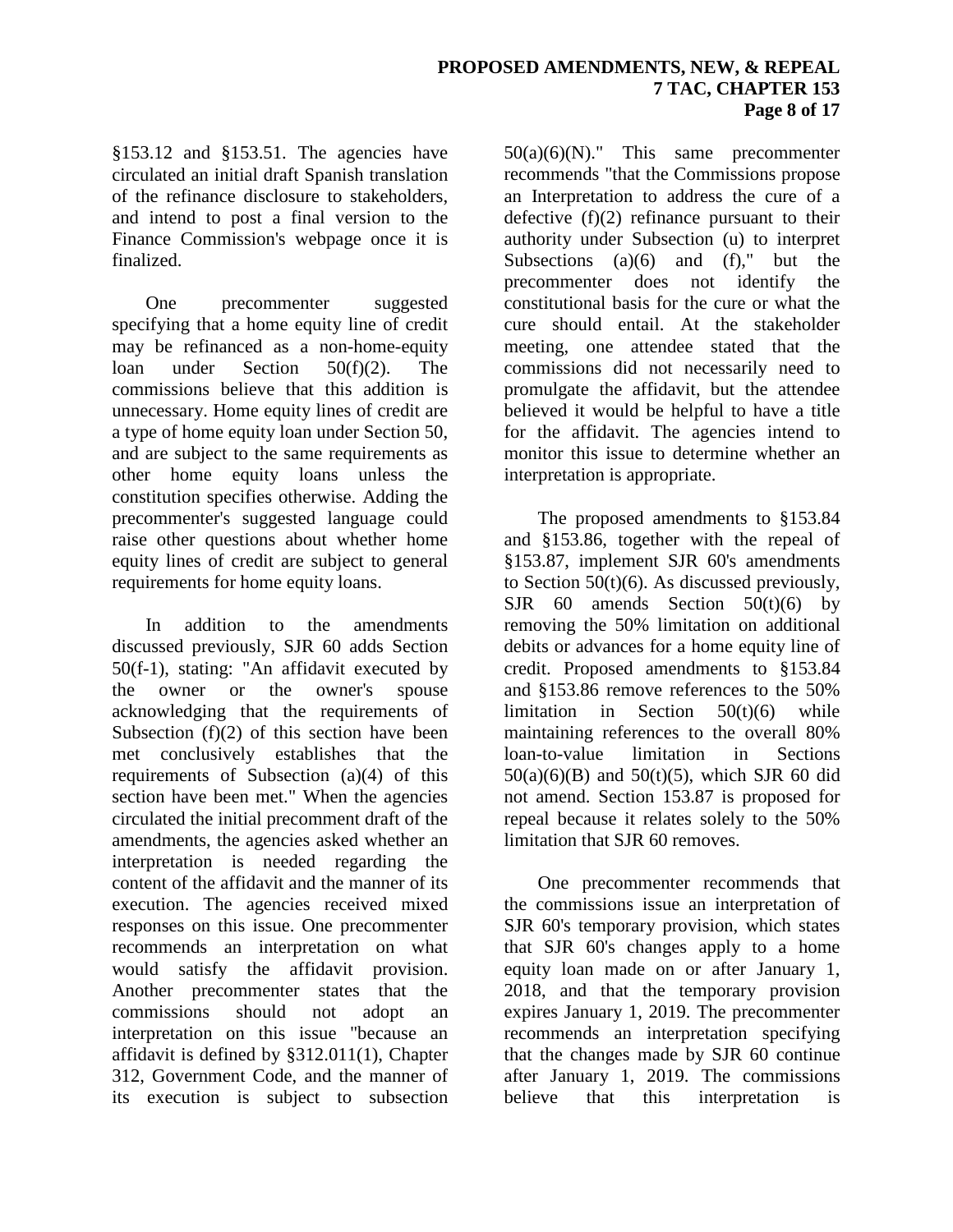unnecessary. The legislature clearly intended for the amendments in SJR 60 to continue in effect beyond December 31, 2018, and would have made a clearer statement if it intended for all of the amendments in SJR 60 to expire on December 31, 2018.

Harold Feeney, Credit Union Commissioner, on behalf of the Texas Credit Union Commission and Leslie L. Pettijohn, Consumer Credit Commissioner, on behalf of the Finance Commission of Texas have determined that for the first fiveyear period the amendments, new rule, and repeal are in effect there will be no fiscal implications for state or local government as a result of administering the interpretations.

Commissioner Feeney and Commissioner Pettijohn have also determined that for each year of the first five years the proposal is in effect, the public benefits anticipated as a result of the proposal will be to create standards and guidelines for both lenders and borrowers, fostering a stable environment for the extension of home equity loans.

There is no anticipated cost to persons who are required to comply with the proposal. Any costs are imposed by SJR 60's amendments to the constitution, and are not imposed by the proposal. There will be no effect on individuals required to comply with the proposal.

The commissions are not aware of any adverse economic effect on small businesses, micro-businesses, or rural communities resulting from this proposal. But in order to obtain more complete information concerning the economic effect of the proposal, the commissions invite comments from interested stakeholders and

the public on any economic impacts on small businesses, micro-businesses, or rural communities, as well as any alternative methods of achieving the purpose of the proposal while minimizing adverse impacts on small businesses, micro-businesses, or rural communities.

During the first five years the proposal will be in effect, the proposal will not create or eliminate a government program. Implementation of the proposal will not require the creation of new employee positions or the elimination of existing employee positions. The proposal does not require an increase or decrease in fees paid to the agencies or the commissions. The proposal creates a new interpretation at §153.45, regarding the refinance disclosure. The proposal amends §§153.1, 153.5, 153.14, 153.17, 153.84, and 153.86, resulting in certain requirements that are expanded and certain requirements that are limited, as discussed previously in this proposal. The proposal repeals the current interpretation at §153.87. The proposal does not increase or decrease the number of individuals subject to the home equity interpretations in Chapter 153. To the extent that there is any change in the number of individuals subject to the interpretations, the change is a result of SJR 60's amendments to Section  $50(a)(6)(P)$ , and does not result from the proposal. The commissions do not anticipate that the proposal will have an effect on the state's economy. The commissions anticipate that any effect on the state's economy will be a result of SJR 60's amendments to the constitution, and will not result from the proposal.

Comments on the proposal may be submitted in writing to Laurie Hobbs, Assistant General Counsel, Office of Consumer Credit Commissioner, 2601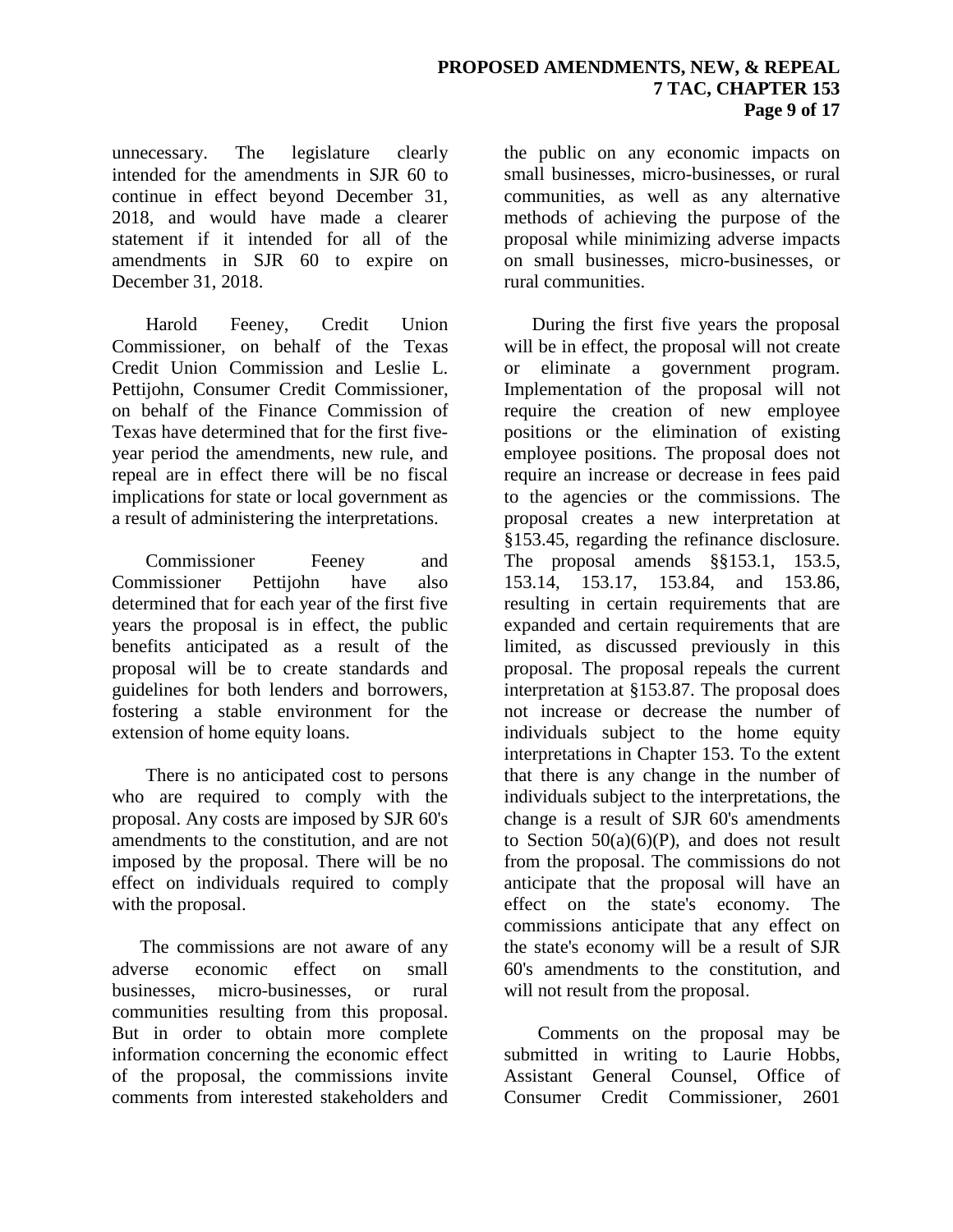North Lamar Boulevard, Austin, Texas 78705-4207 or by email to laurie.hobbs@occc.texas.gov. To be considered, a written comment must be received on or before 5:00 p.m. central time on the 31st day after the date the proposal is published in the *Texas Register*. At the conclusion of business on the 31st day after the proposal is published in the Texas Register, no further written comments will be considered or accepted by the commissions.

The amendments, new section, and repeal are proposed under Article XVI, Section 50(u) of the Texas Constitution and Texas Finance Code, §11.308 and §15.413, which authorize the commissions to adopt interpretations of Article XVI, Section  $50(a)(5)-(7)$ , (e)-(p), (t), and (u) of the Texas Constitution.

The constitutional provisions affected by the proposed amendments, new section, and repeal are contained in Article XVI, Section 50 of the Texas Constitution.

## *§153.1. Definitions.*

Any reference to Section 50 in this interpretation refers to Article XVI, Texas Constitution, unless otherwise noted. These words and terms have the following meanings when used in this chapter, unless the context indicates otherwise:

(1) - (14) (No change.)

(15) Two [Three] percent limitation--the limitation on fees in Section  $50(a)(6)(E)$ .

*§153.5. Two* [*Three*] *percent fee limitation: Section 50(a)(6)(E).*

An equity loan must not require the owner or the owner's spouse to pay, in addition to any interest or any bona fide discount points used to buy down the interest rate, any fees to any person that are necessary to originate, evaluate, maintain, record, insure, or service the extension of credit that exceed, in the aggregate, two [three] percent of the original principal amount of the extension of credit, excluding fees for an appraisal performed by a third party appraiser, a property survey performed by a state registered or licensed surveyor, a state base premium for a mortgagee policy of title insurance with endorsements established in accordance with state law, or a title examination report if its cost is less than the state base premium for a mortgagee<br>policy of title insurance without title insurance without endorsements established in accordance with state law.

(1) Optional Charges. Charges paid by an owner or an owner's spouse at their sole discretion are not fees subject to the two [three] percent [fee] limitation. Charges that are not imposed or required by the lender, but that are optional, are not fees subject to the two [three] percent limitation. The use of the word "require" in Section  $50(a)(6)(E)$ means that optional charges are not fees subject to the two [three] percent limitation.

(2) Optional Insurance. Insurance coverage premiums paid by an owner or an owner's spouse that are at their sole discretion are not fees subject to the two [three] percent limitation. Examples of these charges may include credit life and credit accident and health insurance that are voluntarily purchased by the owner or the owner's spouse.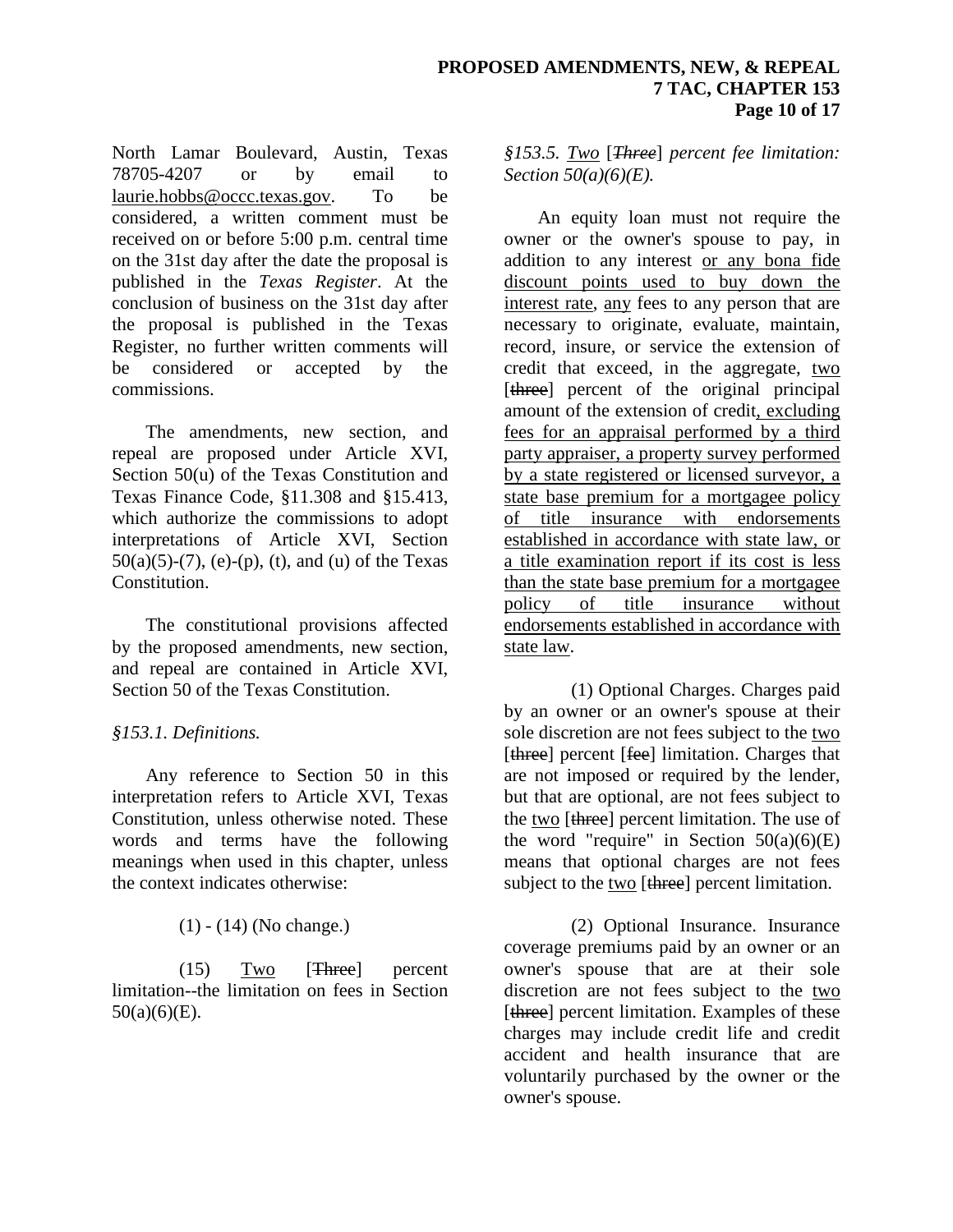(3) Charges that are Interest. Charges an owner or an owner's spouse is required to pay that constitute interest under §153.1(11) of this title (relating to Definitions) are not fees subject to the two [three] percent limitation.

(A) Per diem interest is interest and is not subject to the two [three] percent limitation.

(B) Bona fide [Legitimate] discount points are interest and are not subject to the two [three] percent limitation. Discount points are bona fide [legitimate] if the discount points truly correspond to a reduced interest rate and are not necessary to originate, evaluate, maintain, record, insure, or service the equity loan. A lender may rely on an established system of verifiable procedures to evidence that the discount points it offers are bona fide [legitimate]. This system may include documentation of options that the owner is offered in the course of negotiation, including a contract rate without discount points and a lower contract rate based on discount points.

(4) Charges that are not Interest. Charges an owner or an owner's spouse is required to pay that are not interest under §153.1(11) of this title are fees subject to the two [three] percent limitation.

(5) Charges Absorbed by Lender. Charges a lender absorbs, and does not charge an owner or an owner's spouse that the owner or owner's spouse might otherwise be required to pay are unrestricted and not fees subject to the two [three] percent limitation.

(6) Charges to Originate. Charges an owner or an owner's spouse is required to pay to originate an equity loan that are not

interest under §153.1(11) of this title are fees subject to the two [three] percent limitation.

(7) Charges Paid to Third Parties. Charges an owner or an owner's spouse is required to pay to third parties for separate and additional consideration for activities relating to originating an equity loan are fees subject to the two [three] percent limitation. For example, these charges include attorneys' fees for document preparation to the extent authorized by applicable law. Charges that [those] third parties absorb, and do not charge an owner or an owner's spouse that the owner or owner's spouse might otherwise be required to pay are unrestricted and not fees subject to the two [three] percent limitation. [Examples of these charges include attorneys' fees for document preparation and mortgage brokers' fees to the extent authorized by applicable law.

(8) Charges to Evaluate. Charges an owner or an owner's spouse is required to pay to evaluate the credit decision for an equity loan, that are not interest under §153.1(11) of this title, are fees subject to the two [three] percent limitation. Examples of these charges include fees collected to cover the expenses of a credit report, [survey,] flood zone determination, tax certificate, [title report,] inspection, or appraisal management services.

(9) Charges to Maintain. Charges paid by an owner or an owner's spouse to maintain an equity loan that are not interest under §153.1(11) of this title are fees subject to the two [three] percent limitation if the charges are paid at the inception of the loan, or if the charges are customarily paid at the inception of an equity loan but are deferred for later payment after closing.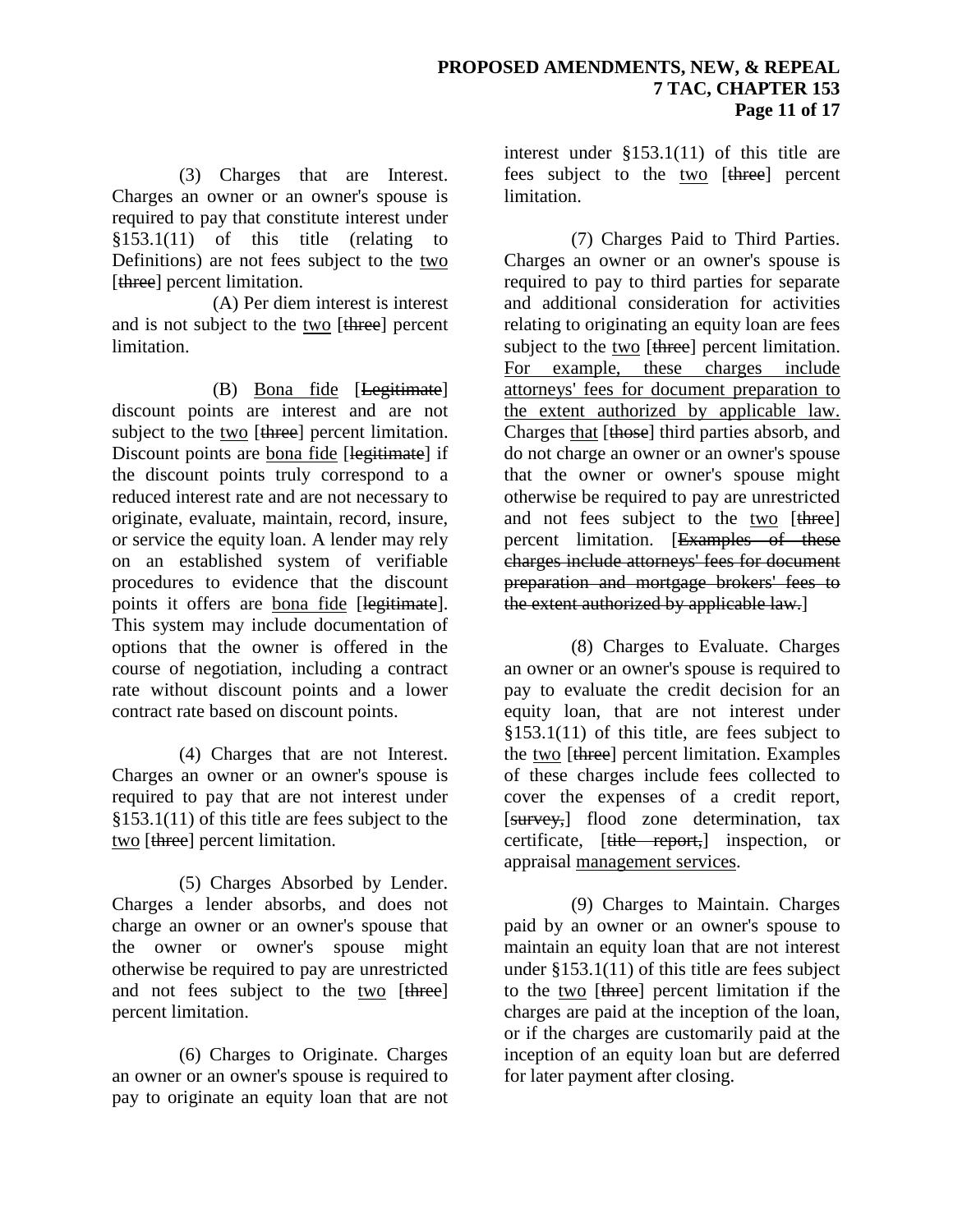(10) Charges to Record. Charges an owner or an owner's spouse is required to pay for the purpose of recording equity loan documents in the official public record by public officials are fees subject to the two [three] percent limitation.

(11) Charges to Insure an Equity Loan. Premiums an owner or an owner's spouse is required to pay to insure an equity loan are fees subject to the two [three] percent limitation. Examples of these charges include title insurance and mortgage insurance protection, unless the premiums are otherwise excluded under paragraph (15) of this section.

(12) Charges to Service. Charges paid by an owner or an owner's spouse for a party to service an equity loan that are not interest under §153.1(11) of this title are fees subject to the two [three] percent limitation if the charges are paid at the inception of the loan, or if the charges are customarily paid at the inception of an equity loan but are deferred for later payment after closing.

(13) Exclusion for Appraisal Fee. A fee for an appraisal performed by a third party appraiser is not a fee subject to the two percent limitation. The appraisal must be performed by a person who is not an employee of the lender. The excludable appraisal fee is limited to the amount paid to the appraiser for the completion of the appraisal, and does not include an appraisal management services fee described by Texas Occupations Code, §1104.158(a)(2).

(14) Exclusion for Property Survey Fee. A fee for a property survey performed by a state registered or licensed surveyor is not a fee subject to the two percent limitation. The property survey must be

performed by a person who is licensed or registered under Texas Occupations Code, Chapter 1071.

(15) Exclusion for Title Insurance Premium. A state base premium for a mortgagee policy of title insurance with endorsements established in accordance with state law is not a fee subject to the two percent limitation.

(A) The excludable premium is limited to the applicable basic premium rate for title insurance published by the Texas Department of Insurance, plus authorized premiums for applicable endorsements.

(B) Any mortgagee policy for the equity loan must be provided by a company authorized to do business in this state.

(C) If additional premiums for endorsements are charged, the endorsements must be applicable to the mortgagee policy for the equity loan. Rules adopted by the Texas Department of Insurance govern the applicability of endorsements and the authorized amount of the premium for each endorsement.

(16) Exclusion for Title Examination Report Fee. A fee for a title examination report is not a fee subject to the two percent limitation if its cost is less than the state base premium for a mortgagee policy of title insurance without endorsements established in accordance with state law.

(A) The excludable fee must be less than the applicable basic premium rate for title insurance published by the Texas Department of Insurance, not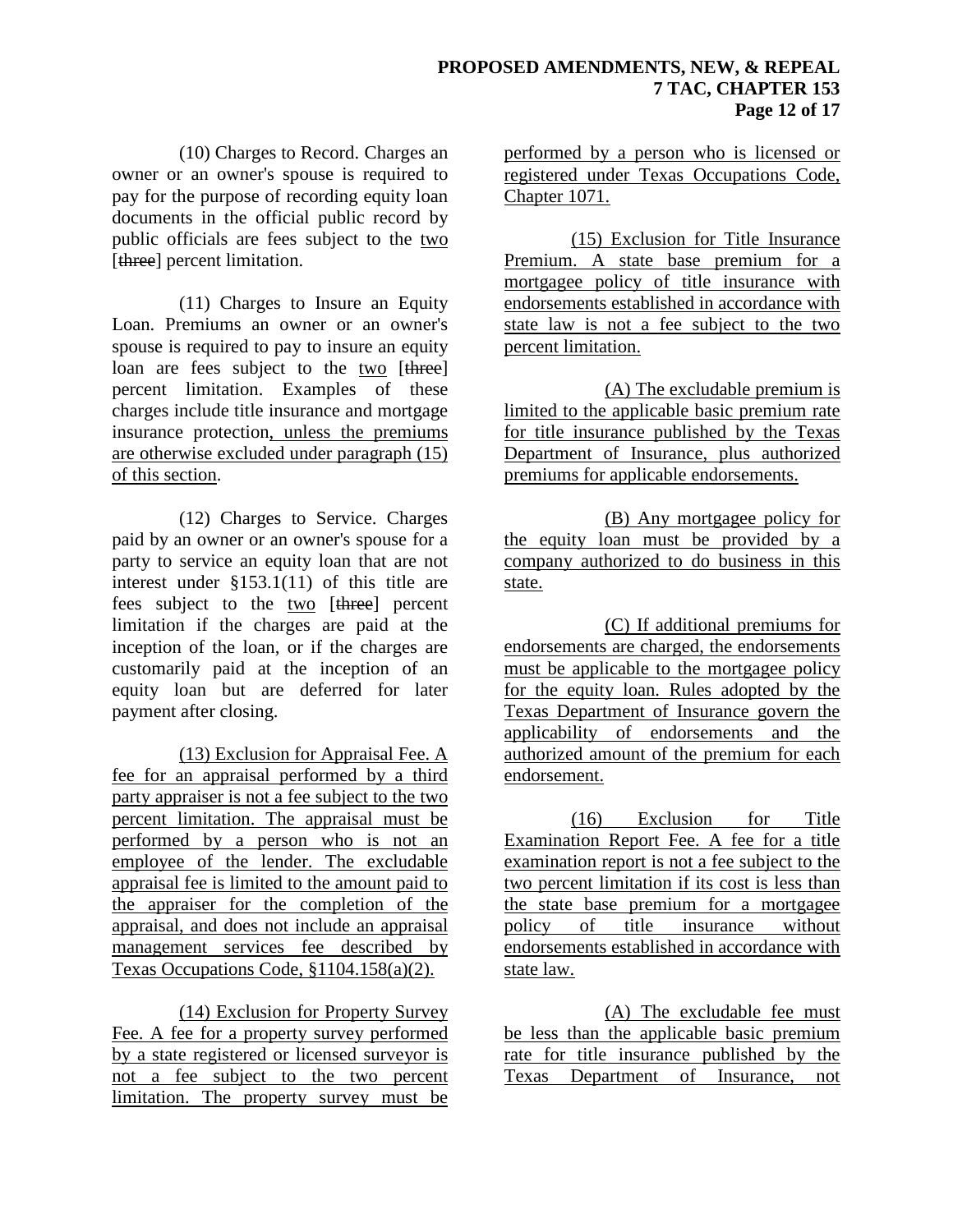including any additional premiums for endorsements.

(B) The fee for a title examination report may not be excluded from the two percent limitation if the equity loan is covered by a mortgagee policy of title insurance.

(C) The fee must comply with applicable law. If the equity loan is a secondary mortgage loan under Texas Finance Code, Chapter 342, then the fee is limited to a reasonable fee for a title examination and preparation of an abstract of title by an attorney who is not an employee of the lender, or a title company or property search company authorized to do business in this state, as provided by Texas Finance Code, §342.308(a)(1).

 $(17)$   $[$ ( $+3$ )</sub> $]$  Secondary Mortgage Loans. A lender making an equity loan that is a secondary mortgage loan under Texas Finance Code, Chapter 342 [of the Texas Finance Code<sup>l</sup> may charge only those fees permitted in Texas Finance Code, [TEX. FIN. CODE,] §§342.307, 342.308, and 342.502. A lender must comply with the provisions of Texas Finance Code, Chapter 342 [of the Texas Finance Code] and the constitutional restrictions on fees in connection with a secondary mortgage loan made under Texas Finance Code, Chapter 342 [of the Texas Finance Code].

 $(18)$   $[$ ( $\overline{14}$ )] Escrow Funds. A lender may provide escrow services for an equity loan. Because funds tendered by an owner or an owner's spouse into an escrow account remain the property of the owner or the owner's spouse those funds are not fees subject to the two [three] percent limitation. Examples of escrow funds include account funds collected to pay taxes, insurance

premiums, maintenance fees, or homeowner's association assessments. A lender must not contract for a right of offset against escrow funds pursuant to Section  $50(a)(6)(H)$ .

 $(19)$   $(15)$ ] Subsequent Events. The two [three] percent limitation pertains to fees paid or contracted for by an owner or owner's spouse at the inception or at the closing of an equity loan. On the date the equity loan is closed an owner or an owner's spouse may agree to perform certain promises during the term of the equity loan. Failure to perform an obligation of an equity loan may trigger the assessment of costs to the owner or owner's spouse. The assessment of costs is a subsequent event triggered by the failure of the owner's or owner's spouse to perform under the equity loan agreement and is not a fee subject to the two [three] percent limitation. Examples of subsequent event costs include contractually permitted charges for forceplaced homeowner's insurance costs, returned check fees, debt collection costs, late fees, and costs associated with foreclosure.

(20) [(16)] Property Insurance Premiums. Premiums an owner or an owner's spouse is required to pay to purchase homeowner's insurance coverage are not fees subject to the two [three] percent limitation. Examples of property insurance premiums include fire and extended coverage insurance and flood insurance. Failure to maintain this insurance is generally a default provision of the equity loan agreement and not a condition of the extension of credit. The lender may collect and escrow premiums for this insurance and include the premium in the periodic payment amount or principal amount. If the lender sells insurance to the owner, the lender must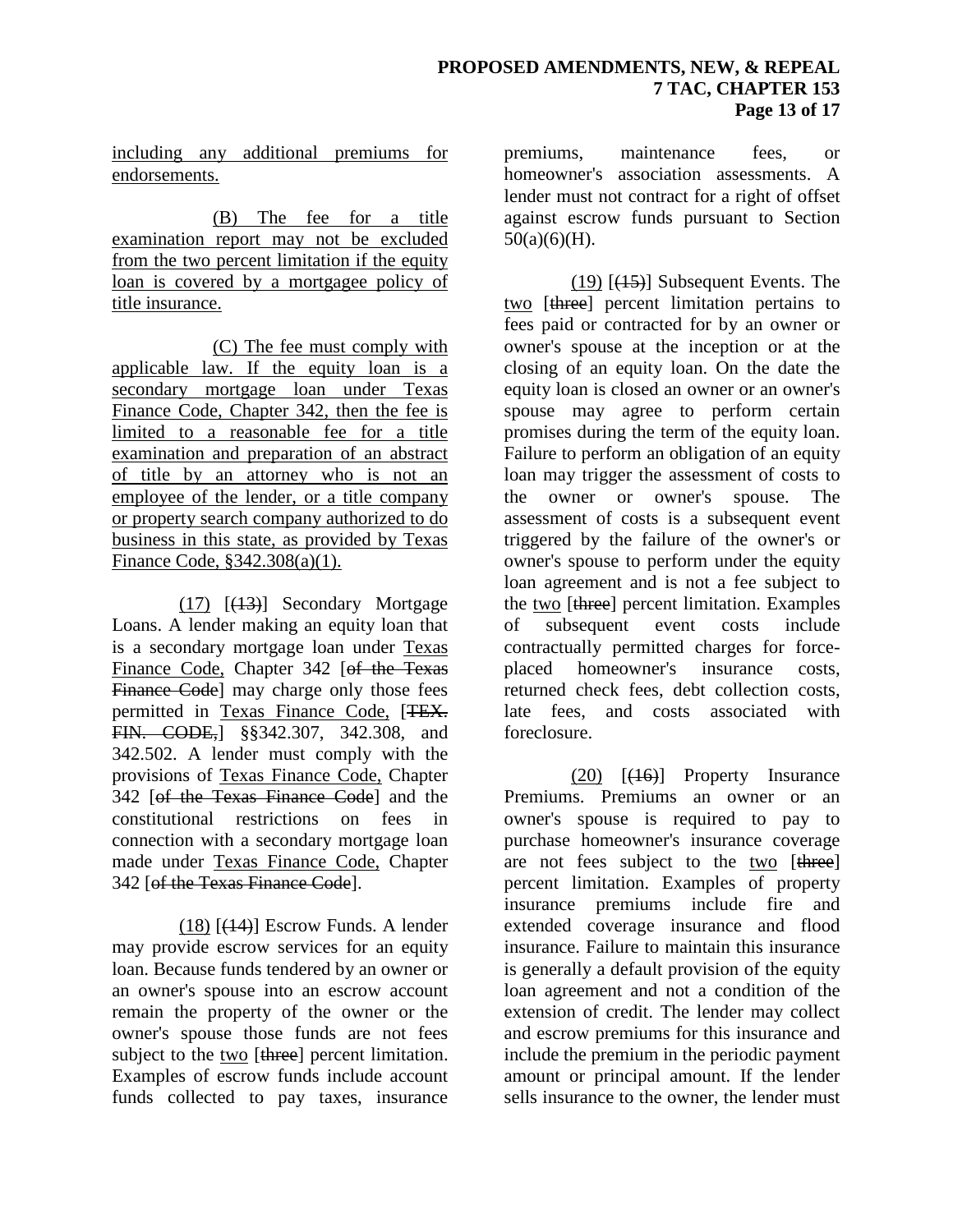#### **PROPOSED AMENDMENTS, NEW, & REPEAL 7 TAC, CHAPTER 153 Page 14 of 17**

comply with applicable law concerning the sale of insurance in connection with a mortgage loan.

### *§153.14. One Year Prohibition: Section 50(a)(6)(M)(iii)*.

An equity loan may not be closed before the first anniversary of the closing date of any other equity loan secured by the same homestead property.

(1) (No change.)

(2) Section  $50(a)(6)(M)(iii)$  does not prohibit modification of an equity loan before one year has elapsed since the loan's closing date. A modification of a home equity loan occurs when one or more terms of an existing equity loan is modified, but the note is not satisfied and replaced. A home equity loan and a subsequent modification will be considered a single transaction. The home equity requirements of Section  $50(a)(6)$  will be applied to the original loan and the subsequent modification as a single transaction.

 $(A)$  -  $(C)$  (No change.)

(D) The two percent limitation [ $3\%$  fee cap] required by Section  $50(a)(6)(E)$ applies to the original home equity loan and any subsequent modification as a single transaction.

## *§153.17. Authorized Lenders: Section 50(a)(6)(P).*

An equity loan must be made by one of the following that has not been found by a federal regulatory agency to have engaged in the practice of refusing to make loans because the applicants for the loans reside or the property proposed to secure the loans is

located in a certain area: a bank, savings and loan association, savings bank, or credit union doing business under the laws of this state or the United States, including a subsidiary of a bank, savings and loan association, savings bank, or credit union described by this section; a federally chartered lending instrumentality or a person approved as a mortgagee by the United States government to make federally insured loans; a person licensed to make regulated loans, as provided by statute of this state; a person who sold the homestead property to the current owner and who provided all or part of the financing for the purchase; a person who is related to the homestead owner within the second degree of affinity and consanguinity; or a person regulated by this state as a mortgage banker or mortgage company [broker].

(1) - (2) (No change.)

(3) A person who is licensed under Texas Finance Code, Chapter 156 is a person regulated by this state as a mortgage company [broker] for purposes of Section  $50(a)(6)(P)(vi)$ . A person who is registered under Texas Finance Code, Chapter 157 is a person regulated by this state as a mortgage banker for purposes of Section  $50(a)(6)(P)(vi)$ .

## (4) (No change.)

# *§153.45. Refinance of an Equity Loan: Section 50(f).*

A refinance of debt secured by the homestead, any portion of which is an extension of credit described by Subsection  $(a)(6)$  of Section 50, may not be secured by a valid lien against the homestead unless either the refinance of the debt is an extension of credit described by Subsection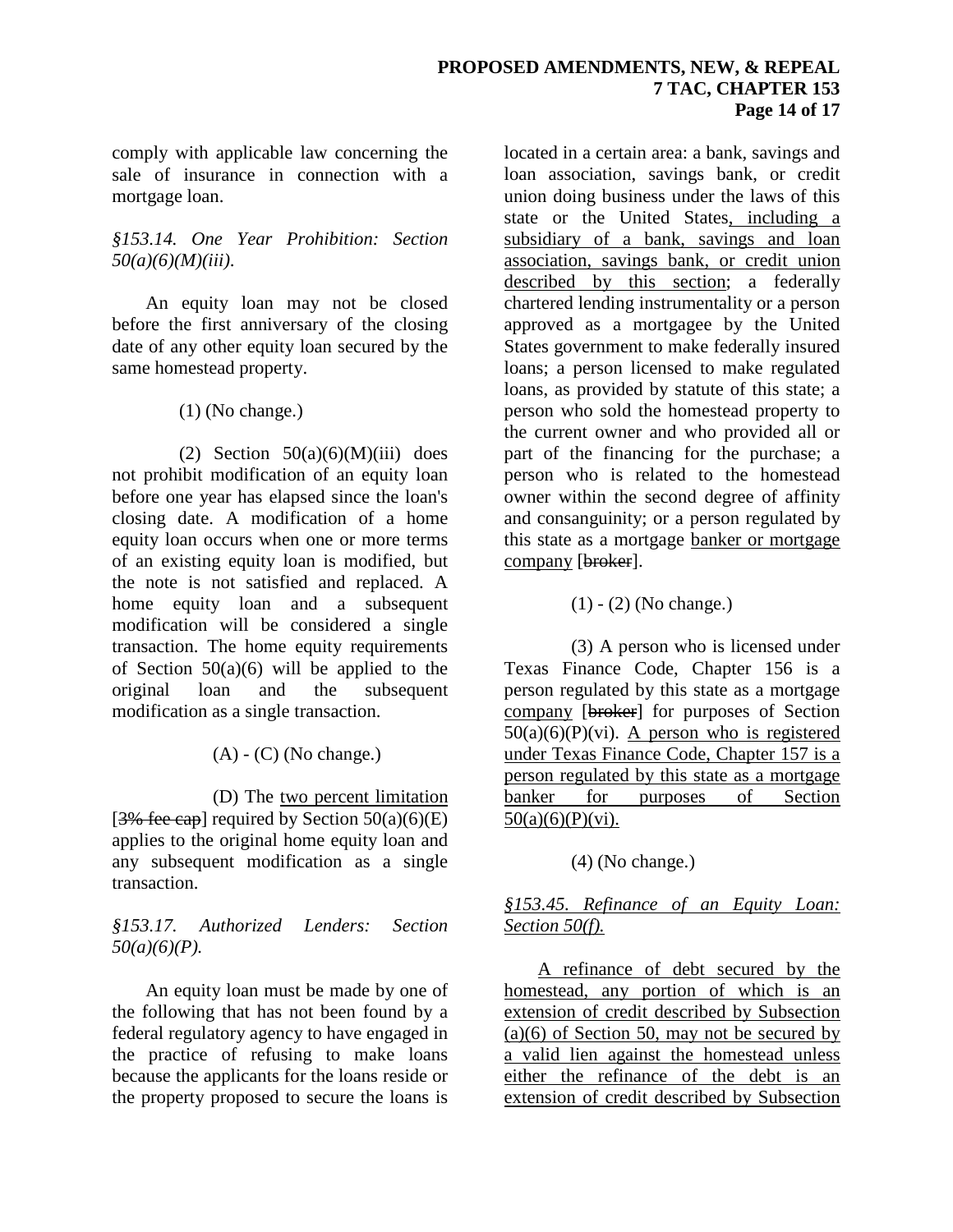### **PROPOSED AMENDMENTS, NEW, & REPEAL 7 TAC, CHAPTER 153 Page 15 of 17**

### $(a)(6)$  or  $(a)(7)$  of Section 50, or all of the conditions in Section 50(f)(2) are met.

(1) One Year Prohibition. To meet the condition in Section  $50(f)(2)(A)$ , the refinance may not be closed before the first anniversary of the closing date of the equity loan. For purposes of this section, the closing date of the refinance is the date on which the owner signs the loan agreement for the refinance.

(2) Advance of Additional Funds. To meet the condition in Section  $50(f)(2)(B)$ , the refinanced extension of credit may not include the advance of any additional funds other than funds advanced to refinance a debt described by Subsections  $(a)(1)$  through  $(a)(7)$  of Section 50, or actual costs and reserves required by the lender to refinance the debt.

(A) Actual costs must be identifiable, must be actually incurred by the lender, and must comply with any applicable limitations on costs.

(B) Reserves (e.g., an escrow account for taxes and insurance) must be actually required by the lender to refinance the debt, and must comply with applicable law.

(3) 80 Percent Limitation on Loan Amount. To meet the condition in Section  $50(f)(2)(C)$ , the refinance of the extension of credit must be of a principal amount that when added to the aggregate total of the outstanding principal balances of all other indebtedness secured by valid encumbrances of record against the homestead does not exceed 80 percent of the fair market value of the homestead on the date the refinance of the extension of credit is made.

(A) The principal amount of the refinance is the sum of the amount advanced and any charges at the inception of the refinance, to the extent these charges are financed in the principal amount of the refinance.

(B) The principal balance of all outstanding debt secured by the homestead on the date the refinance is made determines the maximum principal amount of the refinance.

(C) The principal amount of the refinance does not include interest accrued after the date the refinance is made (other than any interest capitalized and added to the principal balance on the date the refinance is made), or other amounts advanced by the lender after closing as a result of default, including for example, ad valorem taxes, hazard insurance premiums, and authorized collection costs, including reasonable attorney's fees.

(4) Refinance Disclosure. To meet the condition in Section  $50(f)(2)(D)$ , the lender must provide the refinance disclosure described in Section  $50(f)(2)(D)$  to the owner on a separate document not later than the third business day after the date the owner submits the loan application to the lender and at least 12 days before the date the refinance of the extension of credit is closed.

(A) Submission of a loan application to an agent acting on behalf of the lender is submission to the lender. A loan application may be given orally or electronically.

(B) For purposes of determining the earliest permitted closing date, the next succeeding calendar day after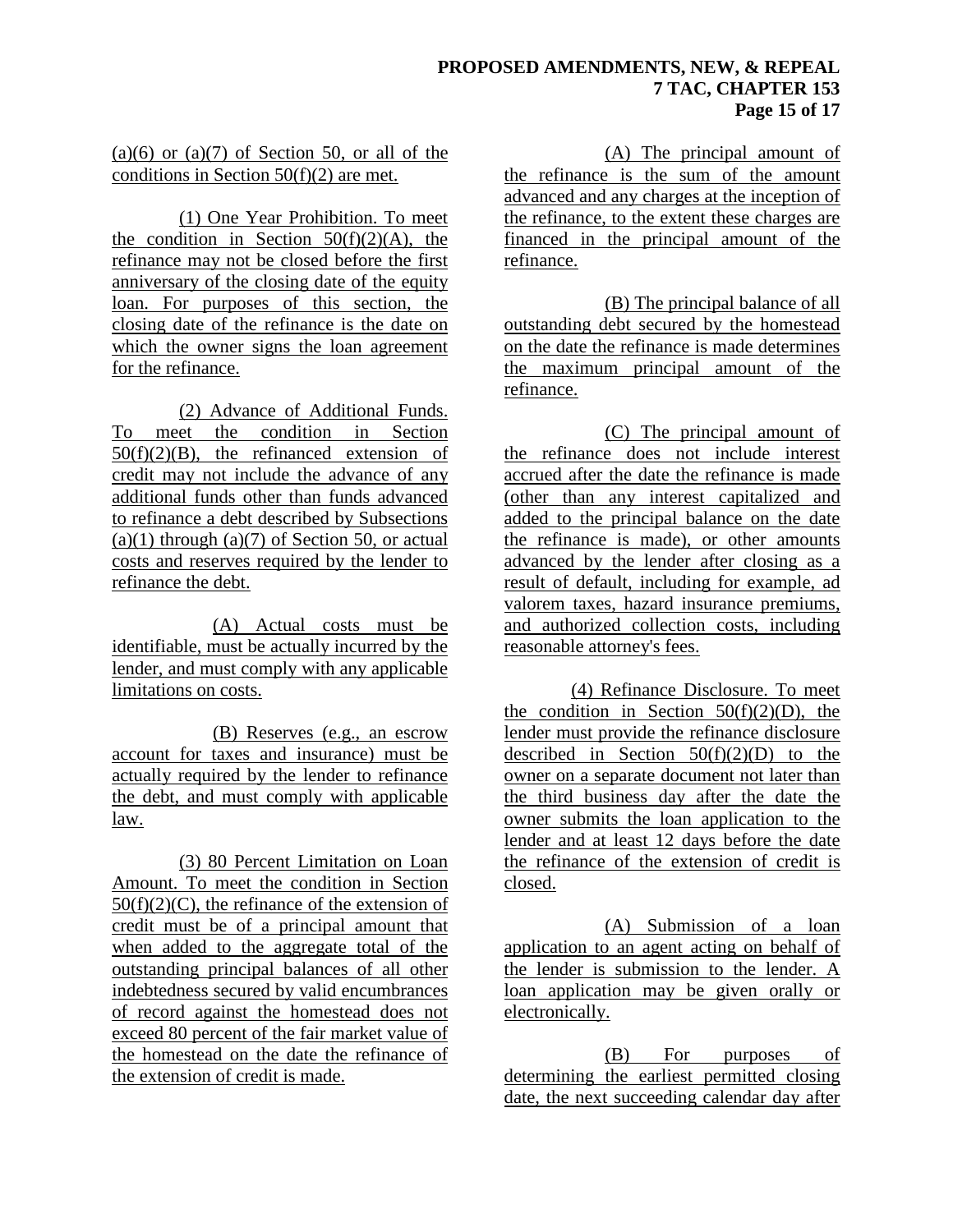the date that the lender provides the owner a copy of the required refinance disclosure is the first day of the 12-day waiting period. The refinance may be closed at any time on or after the 12th calendar day after the lender provides the owner a copy of the required refinance disclosure.

(C) If a lender mails the refinance disclosure to the owner, the lender must allow a reasonable period of time for delivery. A period of three calendar days, not including Sundays and federal legal public holidays, constitutes a rebuttable presumption for sufficient mailing and delivery.

(D) One copy of the required refinance disclosure may be provided to married owners.

(E) The refinance disclosure is only a summary of the owner's rights, which are governed by the substantive terms of the constitution. The substantive requirements prevail regarding a lender's responsibilities in an equity loan or refinance. A lender may supplement the refinance disclosure to clarify any discrepancies or inconsistencies.

(F) A lender may rely on an established system of verifiable procedures to evidence compliance with this paragraph.

(G) A lender whose discussions with the borrower are conducted primarily in Spanish for a closed-end loan may rely on the translation of the refinance disclosure developed under the requirements of Texas Finance Code, §341.502. Such notice shall be made available to the public through publication on the Finance Commission's webpage.

*§153.84. Restrictions on Devices and Methods to Obtain a HELOC Advance: Section 50(t)(3).*

A HELOC is a form of an open-end account that may be debited from time to time, under which credit may be extended from time to time and under which an owner is prohibited from using a credit card, debit card, or similar device, or preprinted check unsolicited by the borrower to obtain a HELOC advance.

(1) A lender may offer one or more non-prohibited devices or methods for use by the owner to request an advance. Permissible methods include contacting the lender directly for an advance, telephonic fund transfers, and electronic fund transfers. Examples of devices that are not prohibited include prearranged drafts, preprinted checks requested by the borrower, or written transfer instructions. Regardless of the permissible method or device used to obtain a HELOC advance, the amount of the advance must comply with:

(A) the advance requirements in Section  $50(t)(2)$ ; and

(B) the loan to value limits in Section  $50(t)(5)$ . [; and]

[(C) the debit or advance limits in Section  $50(t)(6)$ .

(2) - (3) (No change.)

### *§153.86. Maximum Principal Amount Extended under a HELOC: Section 50(t)(5).*

A HELOC is a form of an open-end account that may be debited from time to time, under which credit may be extended from time to time and under which the